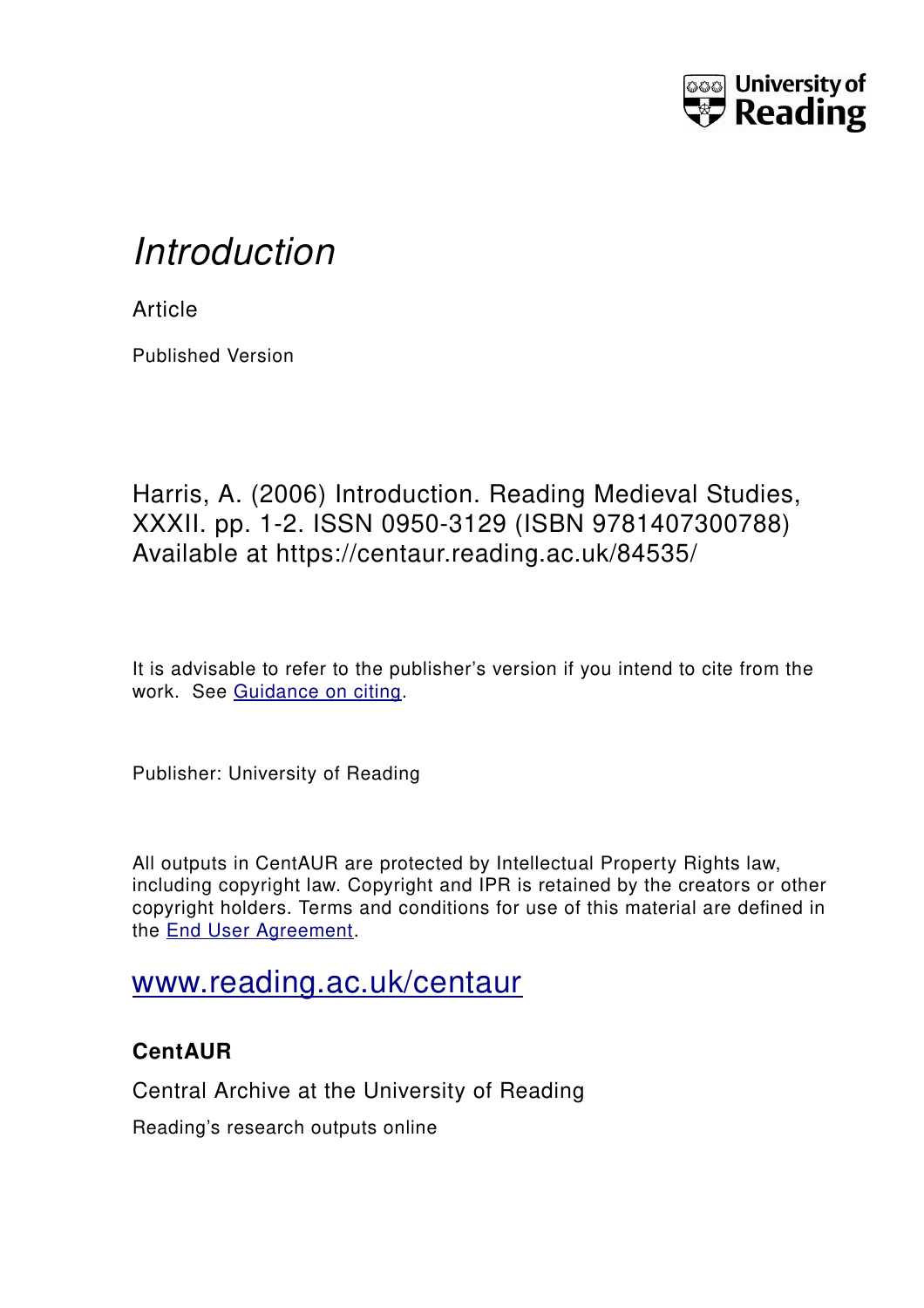### Anthea Harris

#### University of Birmingham

This volume comprises the publication of a one-day conference held at the University of London (School of Oriental and African Studies) on 19th November 2005. The conference carried the same title as this volume, *Incipient Globalization? Long-distance contacts in the sixth century,* and was designed to bring together a selection of papers dealing with both material culture and theoretical issues and to represent as many geographical regions of the sixth-century world as possible. The idea of holding a conference on this subject grew out of an increasing realisation that analysts within International Relations Theory and International Political Economy had become deeply interested in the long-term history of the process of globalization, and that the transition from the Roman to the Medieval periods is often characterised as a significant change within the scholarly field of International Relations.<sup>1</sup> Studies on the formation of new, contemporary 'globalized' international orders have made reference to the evolution of the Roman and medieval international systems; yet archaeologists of Late Antiquity have largely remained apart from this debate.<sup>2</sup> This volume is offered as a contribution to the discussion on the origins and process of globalization; it is hoped that it will prompt further work on this subject within Archaeology and the cross-fertilisation of ideas across Archaeology and International Relations.

The title of this volume is borrowed from Jan Aarte Scholte, who uses 'incipient globalization' to describe what he sees as the second historic stage of globalization: the period between the 1850s and 1950s, when means and modes of communication such as the telegraph, radio, television, aeroplanes and cars were developed.<sup>3</sup> The period of incipient globalization follows a period of 'global imagination' from 1600 onwards, in which world religions burgeoned and scientific revolutions had global

reach in their implications. These stages are preliminary to the stage of 'full-scale globalization' which the world is in the throes of today, with global institutions, banking, markets and production. For Scholte, a growth of For Scholte, a growth of supraterritorial spaces underlies these stages, which has transformed (and is transforming) social geography, although the process remains an uneven one, This for him is at the heart of globalization, and thus he rejects some previous understandings of the term - as either the spread of Western control, of 'global' culture, increased trade links and cross-border activities - as unsatisfactory.

Although Scholte's work is concerned with the modem period, these analytical categories have much import for late antiquity, too. Archaeologists have long been interested in long-distance exchange and the collapse and formation of international systems.<sup>4</sup> In terms of its place in any putative globalization process, the sixth century AD can be seen as beyond the stage of 'global imagination' insofar as it had already seen the spread of Christianity and Buddhism as 'world religions' beyond regional borders, and technologies such as weapons manufacture, silk production and architectural expertise had also taken on a supranational dimension. Instead, it might be argued that the sixth century AD witnessed a period of 'incipient globalization', where modes of communication (such as pilgrimage) and means of communication (such as ships capable of deep-sea / ocean-going voyages) became more plentiful, not less, as the political and administrative structures of the Roman state diminished in reach. This increase in complexity was, in many cases, born out of (and took place alongside) the spread of world religions and newly refined technologies. The analytical categories outlined here are, it must be remembered, an impetus to a deeper understanding of the origins of globalization, rather than a stricture.

The first paper in this volume, by Ken Dark – one of the few scholars who has written both on the archaeology of this period and on International Relations theory  $$ introduces and explores many of these themes and demonstrates that Archaeology is ideally placed to engage with the questions surrounding globalization. Dark's paper is the only theoretical paper in this volume; the rest aim to offer case-studies of long-distance contacts in the sixth century, showing what types of transnational and international relations are available for study, what characterised these linkages and what material objects

<sup>&</sup>lt;sup>1</sup> This field was opened up by scholars working with a World Systems Theory approach to International Relations, such as J. Abu-Lughod, *Before European hegemony: the world system A.* D. J *250-i 350* (Oxford, Oxford University Press, 1989) and A. G. Frank and B. K. Gills (eds.), *The world system: five hundred years or five thousand?* (London, Routledge, 1993). Since then, key work outside World Systems Theory has included K. R. Dark, *The Waves of Time: Long-term change and internarional Relations* (London, Continuum, 1998); B. Buzan and R. Little, *international Systems in World History: Remaking the Study of*  International Relations (Oxford, Oxford University Press, 2000); S. Sassen, *Territory, Authority, Rights: From Medieval to Global Assemblages* (Princeton, Princeton University Press, 2006).

<sup>2</sup> Recent notable exceptions are M. McCormick, *Origins of the European Economy: Communications* and Commerce *AD 300* - *900*  (Cambridge, Cambridge University Press, 2002); C. Wickham, *Framing*  the Early Middle Ages: Europe and the Mediterranean, 400-800 (Oxford, Oxford University Press, 2006). These scholars write as historians, yet engage with archaeological data and interpretation.

J. A. Scholte *Globalization: a critical introduction* (2<sup>nd</sup> ed.) (Basingstoke, Macmillan, 2005), pp. 65-74.

<sup>4</sup> Most recently, C. Bell, *The Evolurion of Long Distance Trading Relationships across the LBAJiron Age Transition on the Northern Levantine Coast* (Oxford, British Archaeological Reports lnternational Series 1574, 2006), with bibliography of earlier work.